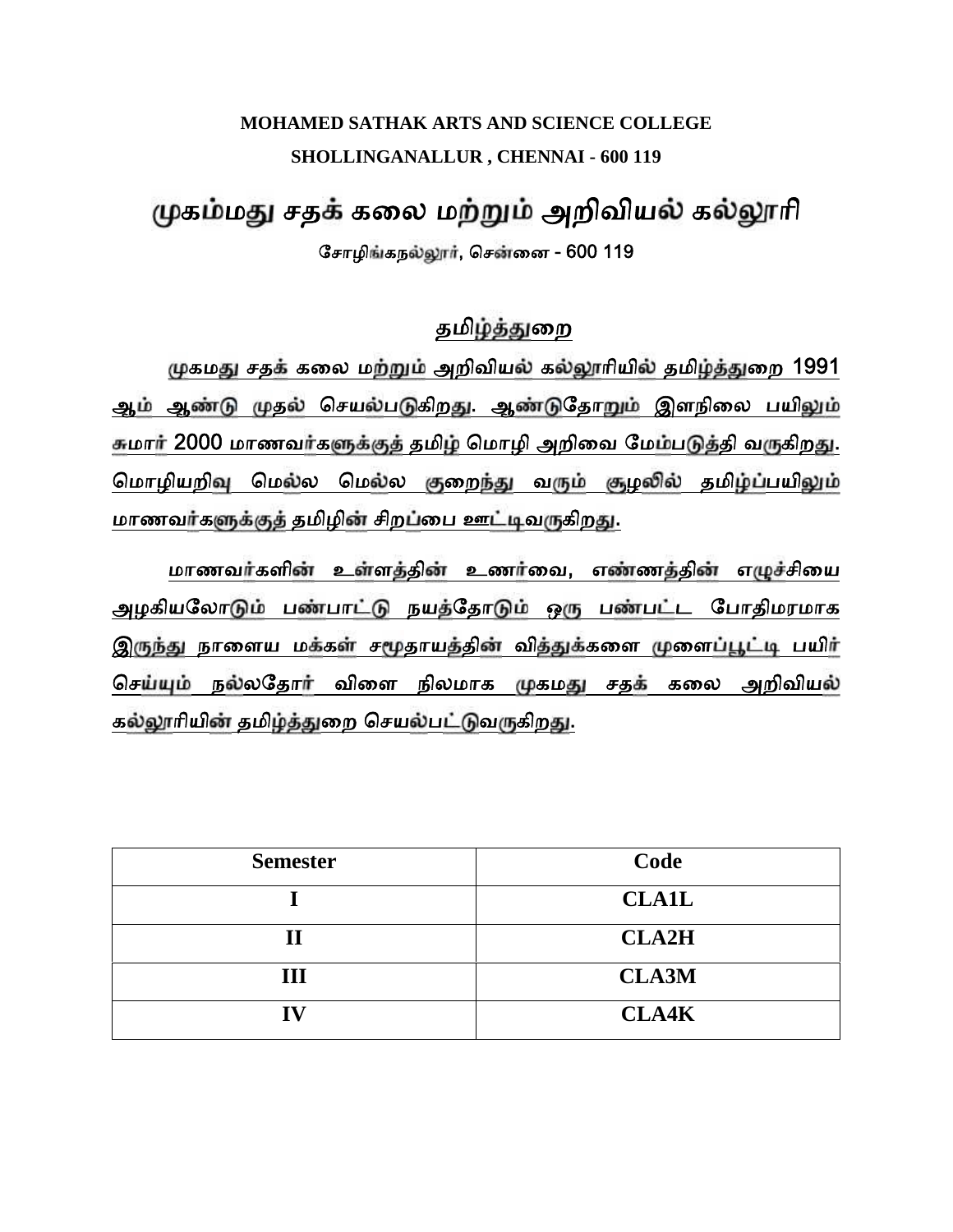#### SEMESTER-1

| S.No | Subject                      | Sub Code           | Ins.Hr | <b>Credits</b> | IA | Total |
|------|------------------------------|--------------------|--------|----------------|----|-------|
|      | lamil-l                      | CLA <sub>1</sub> L | G      |                | 25 | 100   |
|      | Basic Tamil / Advanced Tamil | NLT1C/TLT1C        |        |                | 25 | 100   |

| <b>SEMESTER - II</b> |                              |             |         |                |    |       |
|----------------------|------------------------------|-------------|---------|----------------|----|-------|
| S.No                 | Subject                      | Sub Code    | Ins. Hr | <b>Credits</b> | IA | Total |
|                      | Tamil-II                     | CLA2H       |         |                | 25 | 100   |
|                      | Basic Tamil / Advanced Tamil | NLT2D/TLT2D |         |                | 25 | 100   |

| <b>SEMESTER - III</b> |           |          |         |                |    |    |              |
|-----------------------|-----------|----------|---------|----------------|----|----|--------------|
| S.No                  | Subject   | Sub Code | Ins. Hr | <b>Credits</b> | IA | EA | <b>Total</b> |
|                       | Tamil-III | CLA3M    | o       | <b>INCLU</b>   | 25 | 75 | 100          |

| SEMESTER-IV |         |          |         |                |    |    |       |
|-------------|---------|----------|---------|----------------|----|----|-------|
| 5.No        | Subject | Sub Code | Ins. Hr | <b>Credits</b> | IA | EA | Total |
|             | amil-IV | CLA4K    |         |                | 25 | 75 | 100   |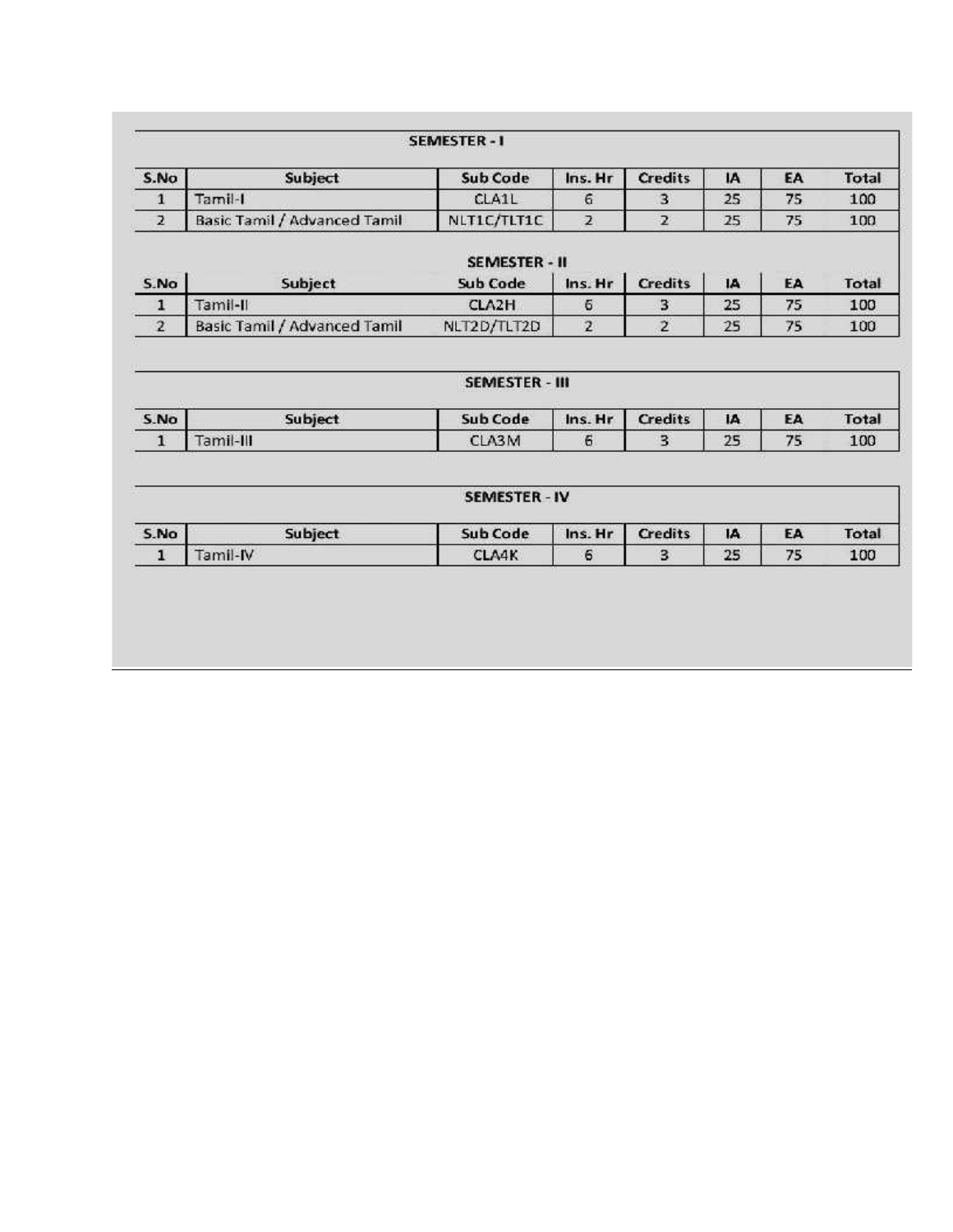#### <u>(மதலாமாண்டு முதல் பருவம்</u>

- அலகு 1. தமிழ் இலக்கிய வரலாறு நாட்டுப்புற இலக்கிய வரலாறு நாட்டுப்புறப் பாடல்கள் நாட்டுப்புறக் கதைகள் நாட்டுப்புறக் கதைப் பாடல்கள் - பழமொழிகள் - விடுகதைகள்
- 2 **உரைநடை இலக்கிய வரலாறு** சிறுகதைகள் தோற்றமும் வளர்ச்சியும் புதினங்கள் (நாவல்கள்) தோற்றமும் வளர்ச்சியும்
- **3 ftpij ,yf;fpa tuyhW** மரபுக் கவிதை தோற்றமும் வளர்ச்சியும் புதுக் கவிதைத் தோற்றமும் வளர்ச்சியும் **4. ehlf ,yf;fpaj;jpd; Njhw;wKk; tsh;r;rpAk;**
	- (சிலப்பதிகாரம் முதல் தற்கால நாடக இலக்கியம் வரை)

**myF – 2**

- 1. **வாய்மொழி இலக்கியம் ehl;Lg;Gwg; ghly;fs; - jhyhl;L - fhjy; - xg;ghhp**
- 2. புதுமைப்பித்தன் சிறுகதைகள் கடவுளும் கந்தசாமிப் பிள்ளையும் **செல்லம்மா** மனித யந்திரம் ஆற்றங்கரைப் பிள்ளையார் ஒருநாள் கழிந்தது

**myF -3**

1. **பாரதியாா்**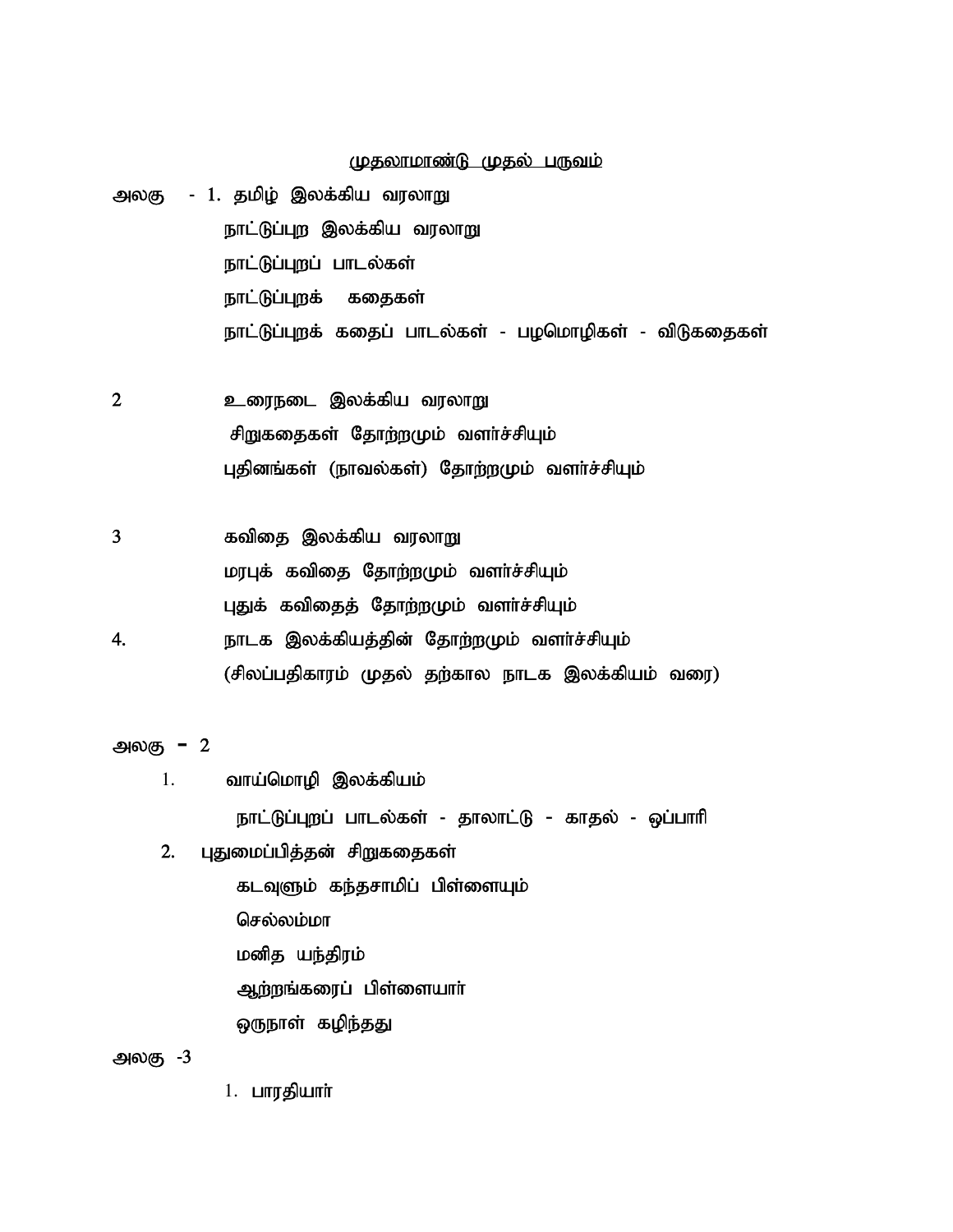காணிநிலம் வேண்டும் - நல்லதோர் வீணை

2. பாரதிதாசன்

தமிழ்க் காதல்

தமிழ்வளர்ச்சி எந்நாளோ?

3. கவிமணி தேசிக விநாயகம் பிள்ளை ஆறுதன் வரலாறு கூறுதல்

அலகு  $-4$ 

- 1. சிற்பி முள்.. முள்.. முள்...
- 2. அப்துல் ரகுமான் குருடா்களின் யானை
- 3. ஈரோடு தமிழன்பன் ஒரு வண்டி சென்ரியு
- 4. இரா. மீனாட்சி சிற்ப எழுத்து
- 5. வைரமுத்து குண்டூசி
- 6. பழனி பாரதி நான்கு மரக்கன்றுகள்
- அலகு  $-5$

பம்மல் சம்பந்த முதலியாா் - சந்திரஹாி

அலகு  $-6$ 

மொழிப் பயிறசி

- 1. பொருந்திய சொல் தருதல்
- 2. மரபுத் தொடர்கள்
- 3. கலைச் சொற்கள்
- 4. நேர்காணல்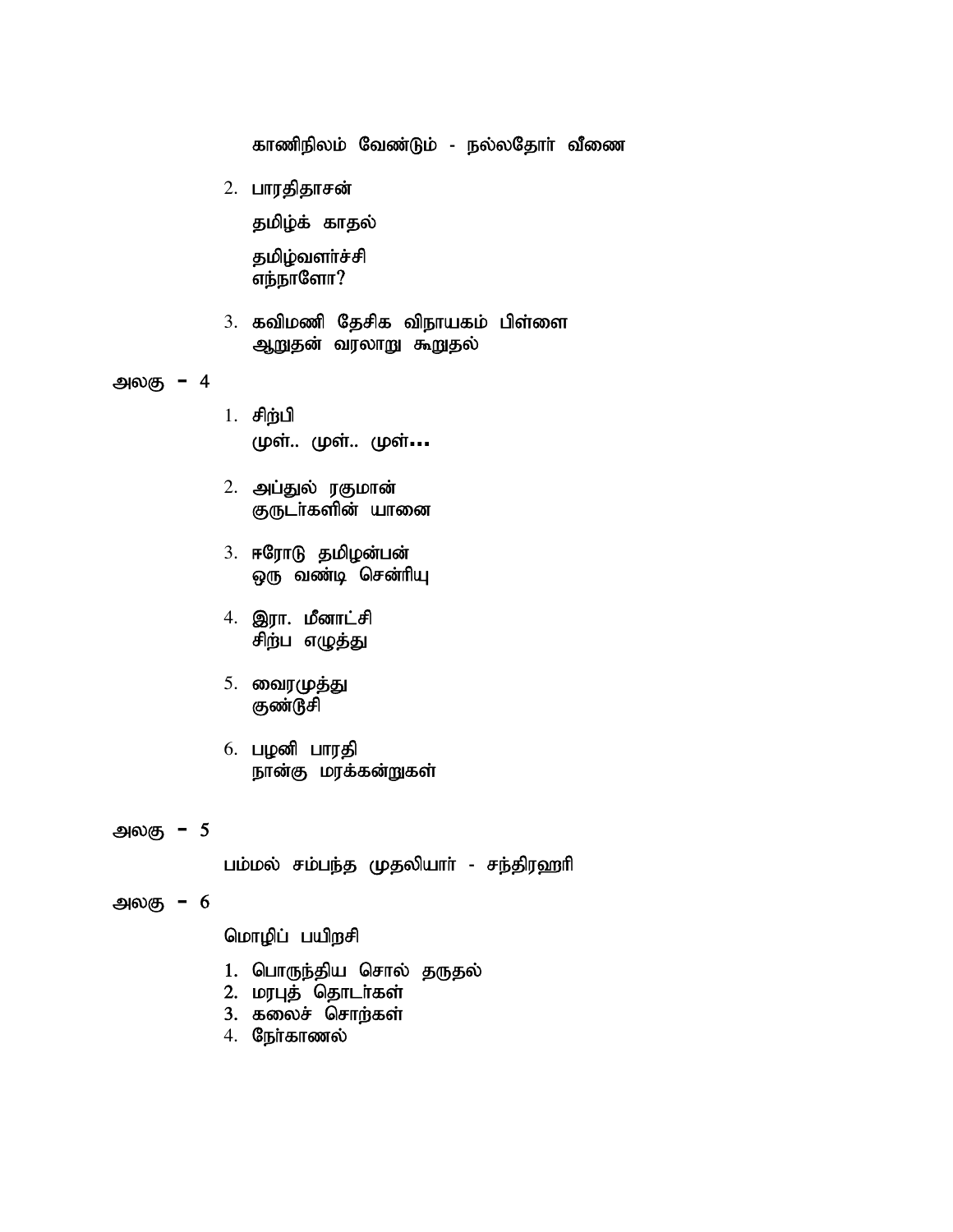முதலாமாண்டு இரண்டாம் பருவம்

 $\bigoplus$   $\emptyset$   $\emptyset$   $\bigoplus$   $\bigoplus$   $\bigoplus$   $\bigoplus$ 

தமிழிலக்கிய வரலாறு

- 1. சிற்றிலக்கிய வரலாறு
- 2. கிறித்தவ இலக்கிய வரலாறு
- 3. இஸ்லாமிய இலக்கிய வரலாறு
- **myF – 2**
- 1. நந்திக்கலம்பகம்
- 2. **முத்தொள்ளாயிரம்**
- 3. தமிழ்விடு தூது
- **myF – 3**
- 1. திருக்குற்றாலக் குறவஞ்சி ( குறத்தி மலைவளம் கூறுதல்)
- 2. **முக்கூடற் பள்ளு** நாட்டு வளம்)
- <sub>2</sub>. சூத்சூரிப்பியத்தை<br>3. தமிழ்விடு தூது<br>1. திருக்குற்றாலக் குறவஞ்சி ( குறத்தி மலைவளம் கூறுதல்)<br>2. முக்கூடற் பள்ளு( நாட்டு வளம்)<br>3. இயேசுபிரான் பிள்ளைத்தமிழ் ( செங்கீரைப் பருவம் முதல் *5*<br>செய்யுள் ) **nra;As; )** திருக்குந்திரணை குந்ததை ( குந்ததி கணை<br>முக்கூடற் பள்ளு( நாட்டு வளம்)<br>இயேசுபிரான் பிள்ளைத்தமிழ் ( செங்கீரை<br>செய்யுள் )<br>நளவெண்பா ( கலிநீங்கு காண்டம் )
- **myF – 4**

**myF – 5**

நளவெண்பா ( கலிநீங்கு காண்டம் )<br>சீறாப்புராணம் ( மானுக்குப் பிணைநின்ற படலம்)<br><sup>சீ</sup>றாப்புராணம் ( மானுக்குப் பிணைநின்ற படலம்)

**myF – 6**

மொழிப் பயிற்சி

இலக்கணக் குறிப்புகள்

பண்புத்தொகை

**வினைத்தொகை** 

உம்மைத்தொகை

உருவகம்

வேற்றுமைத்தொகை

அன்மொழித்தொகை

அகர வரிசைபடுத்தல்

ஒருமை - பன்மை மயக்கம்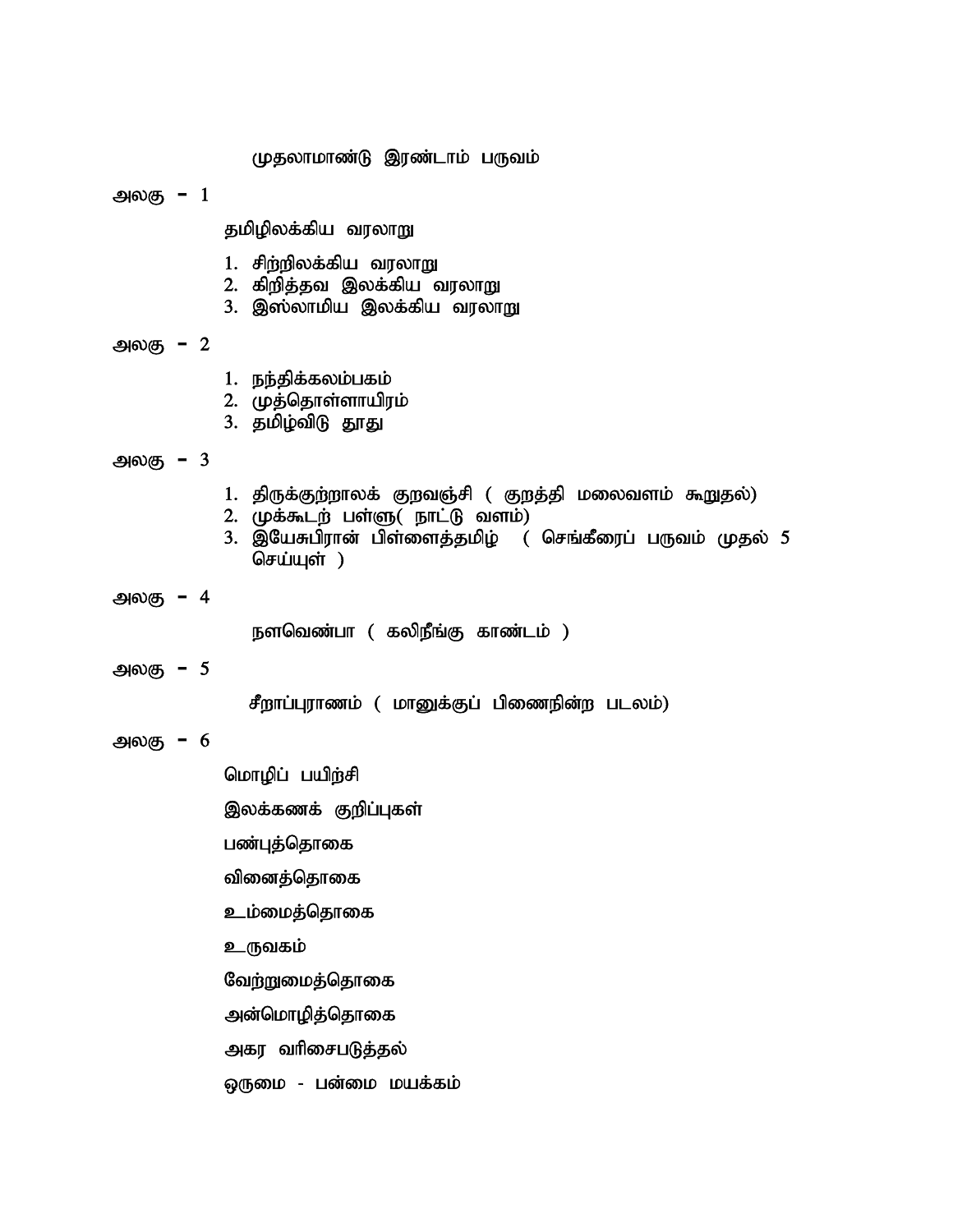|                 | பிறமொழிச் சொற்களை நீக்குதல்                                                                                                                   |
|-----------------|-----------------------------------------------------------------------------------------------------------------------------------------------|
|                 | இரண்டாமாண்டு மூன்றாம் பருவம்                                                                                                                  |
| அலகு $-1$       |                                                                                                                                               |
|                 | தமிழிலக்கிய வரலாறு                                                                                                                            |
| 1.<br>2.        | பல்லவா்காலப் பக்தி இலக்கியங்கள்<br>பிற்காலச் சோழா் காலப் பேரிலக்கியங்கள்<br>3. காப்பிய இலக்கிய வரலாறு                                         |
| அலகு $-2$       |                                                                                                                                               |
|                 | 1. தேவராம் - திருநாவுக்கரசா்<br>2. திருவாசகம் - மாணிக்கவாசகா்<br>(திருவெம்பாவை முதல் 10 செய்யுள்கள்)<br>3. நாலாயிரத் திவ்யபிரபந்தம் - ஆண்டாள் |
|                 | வாரணம் ஆயிரம் தொடங்கி 10 செய்யுள்கள்                                                                                                          |
| அலகு $-3$       |                                                                                                                                               |
|                 | கம்பராமாயணம்                                                                                                                                  |
|                 | ( யுத்தக்காண்டம் - கும்பகர்ண வதைப்படலம்)                                                                                                      |
| அலகு <i>–</i> 4 |                                                                                                                                               |
|                 | பெரியபுராணம்                                                                                                                                  |
|                 | (காரைக்காலம்மையார் புராணம்)                                                                                                                   |
|                 |                                                                                                                                               |
| அலகு $-5$       |                                                                                                                                               |
|                 | இராமலிங்க அடிகள் - மனுமுறை கண்ட வாசகம்                                                                                                        |
| அலகு $-6$       |                                                                                                                                               |
|                 | மொழிப் பயிற்சி                                                                                                                                |
|                 | 1. தனியாா் நிறுவனத்துக்கு வேலை வாய்ப்பு வேண்டி விண்ணப்பம்<br>எழுதல்                                                                           |

2. ஊராட்சி,பேரூராட்சி, நகராட்சி, மாநகராட்சிக்குக் கடிதம் எழுதல்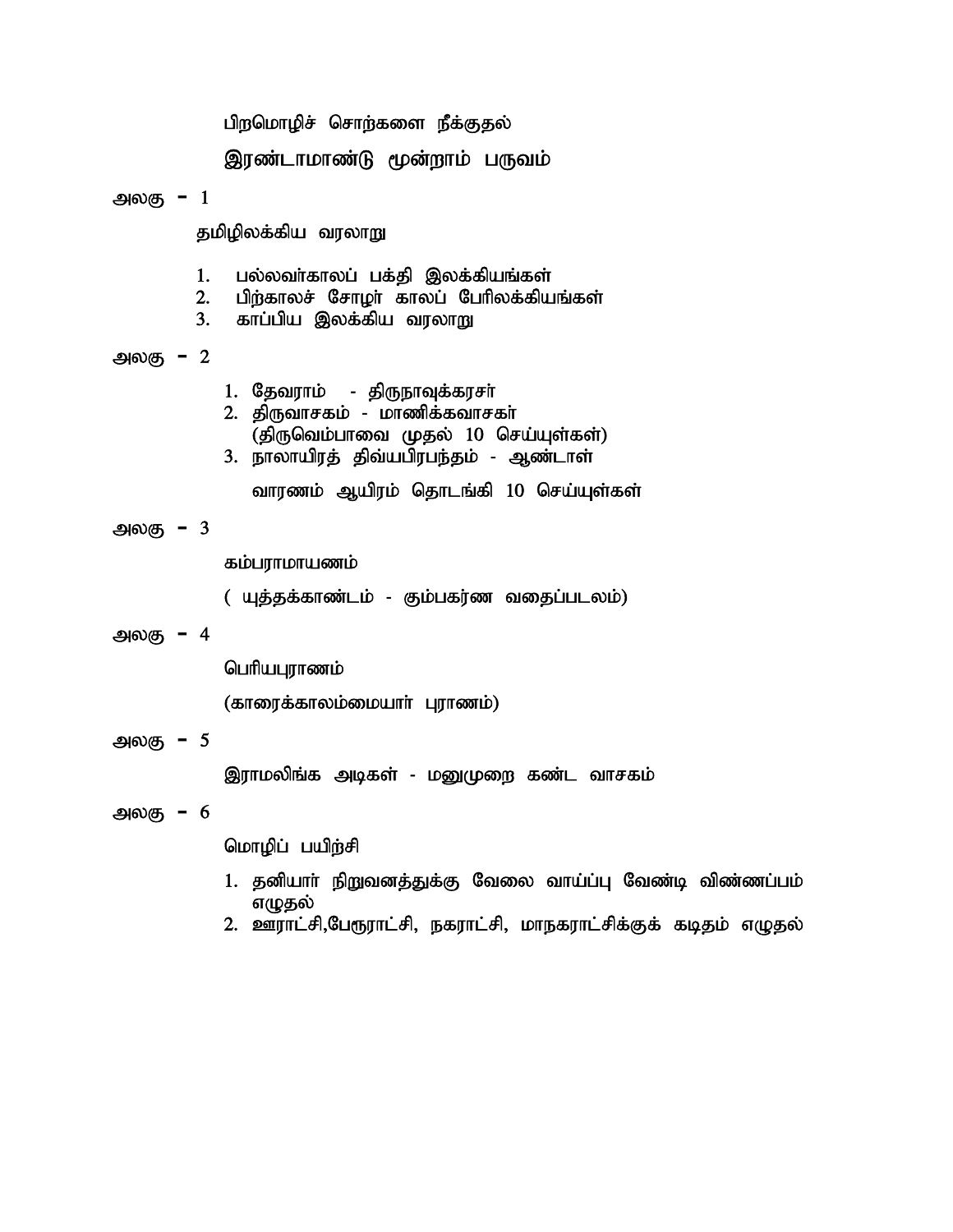**இரண்டாமாண்டு நான்காம் பருவம்**  $\frac{1}{200}$ தமிழிலக்கிய வரலாறு 1. சங்க இலக்கிய வரலாறு 2. அற இலக்கிய வரலா<u>று</u> **myF – 2** எட்டுத்தொகை  $1.$  **நற்றிணை : 10,110,129 2. FWe;njhif : 8>25>32 3. fypj;njhif : 6>37>51 4. mfehD}W : 7>122>155** 5. புறநானூறு : 89,109,204  $\frac{1}{20}$ **பத்துப்பாட்டு நெடுநல்வாடை myF – 4** சிலப்பதிகாரம் **மனையறம்படுத்த காதை மணிமேகலை** விழாவறை காதை

#### **myF – 5**

திருக்குறள்

| அறத்துப் பால் | : வாழ்க்கைத் துணைநலம் , மக்கட்பேறு |
|---------------|------------------------------------|
| பொருட்பால்    | : கல்வி, கேள்வி                    |
| காமத்துப்பால் | : குறிப்பறிதல், புணா்ச்சி மகிழ்தல் |

#### **myF – 6**

மொழிப் பயிற்சி

- 1. ஆங்கிலத்தில் இருந்து தமிழுக்கு மொழிபெயர்த்தல்
- 2. தமிழில் இருந்து ஆங்கிலத்திற்கு மொழிபெயர்த்தல்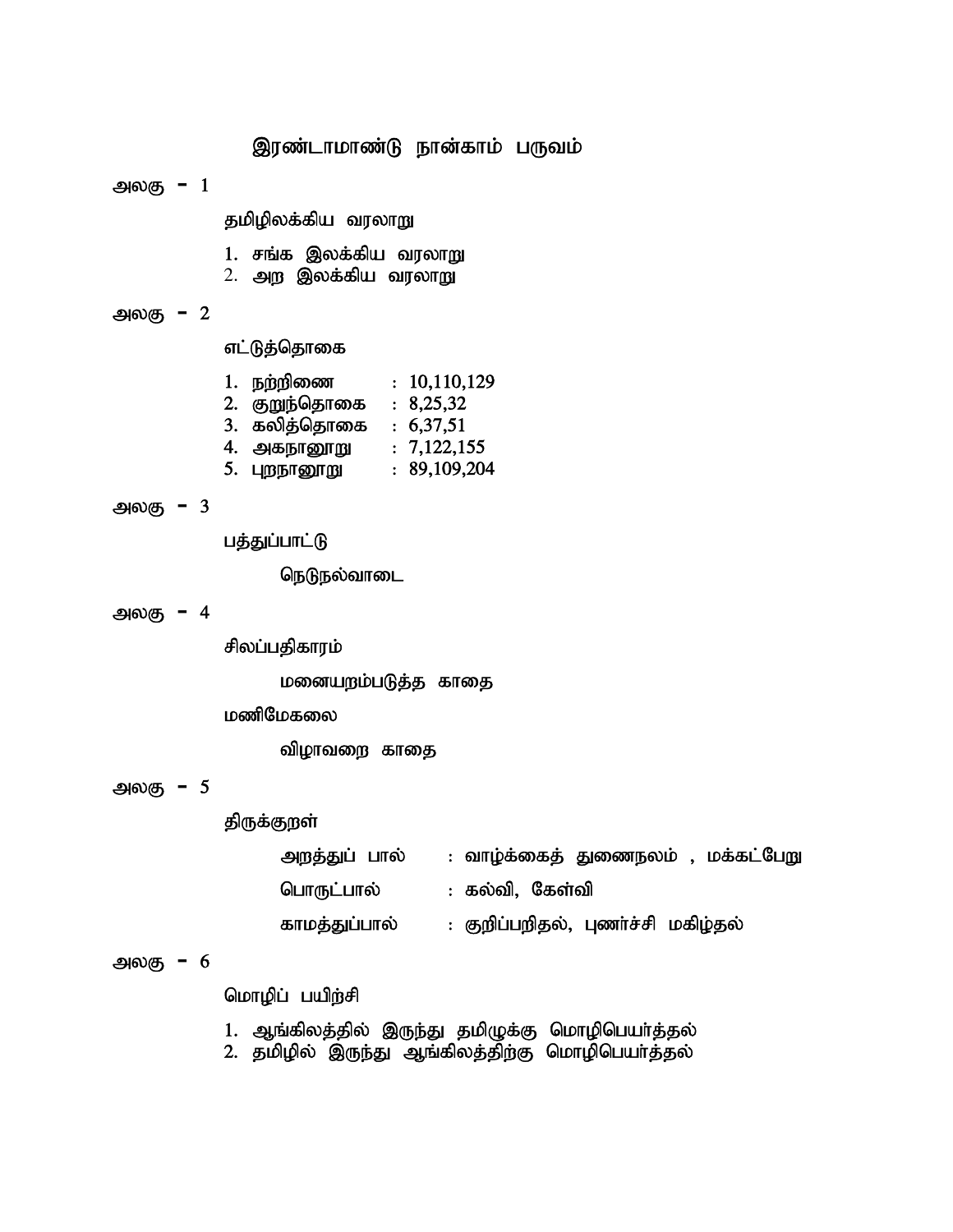## **STAFF PROFILE**

**1. Mr. A. APSAR, B.Lit., M.A., B.Ed., M.Phil., Ph.D.,**

**Assistant Professor & HOD**

**Modern literature National seminar – 4 International seminar – 4 Journal – 5**



2. **Dr. P.VIJAYAKUMAR, M.A., M.Phil., B.Ed., Ph.D., NET Assistant Professor Sangam literature, thirukkural Thirikkural – thirukkural urai villakkam – published Bema nathi, quarterly magazine, editor Bothi murasu, monthly magazine, National seminar – 8 International seminar – 2**



- 3. **Mr. S.MAHARAJAN, B.Lit., TPT., (B.Ed) M.A., M.Phil., Ph.D., PGDCA. Assistant Professor Sangam literature Modern literature National seminar – 5 International seminar – 2**
- **4. Mr. E.KANDAVELU, B.Lit., B.Ed., M.A, M.Phil., Assistant Professor**

**Sangam literature Modern literature**



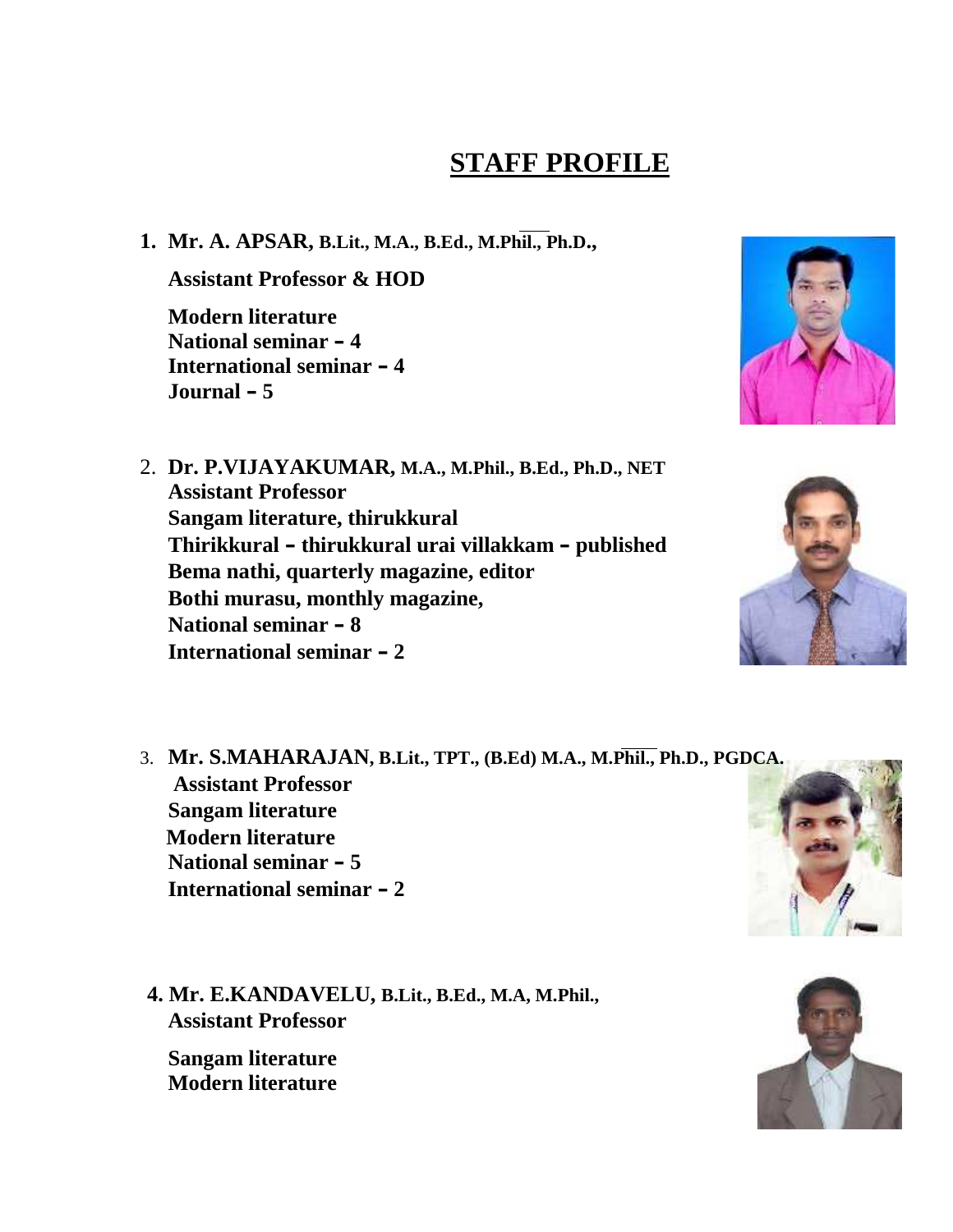#### **5. Mr. V. SIVAGURUNATHAN M.A., M.Phil., Ph.D., NET**

**Assistant Professor Sangam literature Modern literature International seminar – 2**

**6. Ms. B. JOTHI M.A., M.Phil., Ph.D., NET**

**Assistant Professor Sangam Literature, Modern literature Epigraphy, Manuscriptology National seminar – 2 International seminar – 3 Journal – 2**



### **7. Mr. KARUNAKARAN S M.A.,Ph.D, NET**

**Assistant Professor Sangam Literature, Sidha & Bhakthi Literature Folklore, Cultural Anthropology, Tamil computing National seminar – 4 International seminar – 6**



**8. Mr. V. RAJKUMAR M.A., M.A. (His.), M.Phil., MSW, B.Ed., NET Assistant Professor Sangam Literature Modern literature**